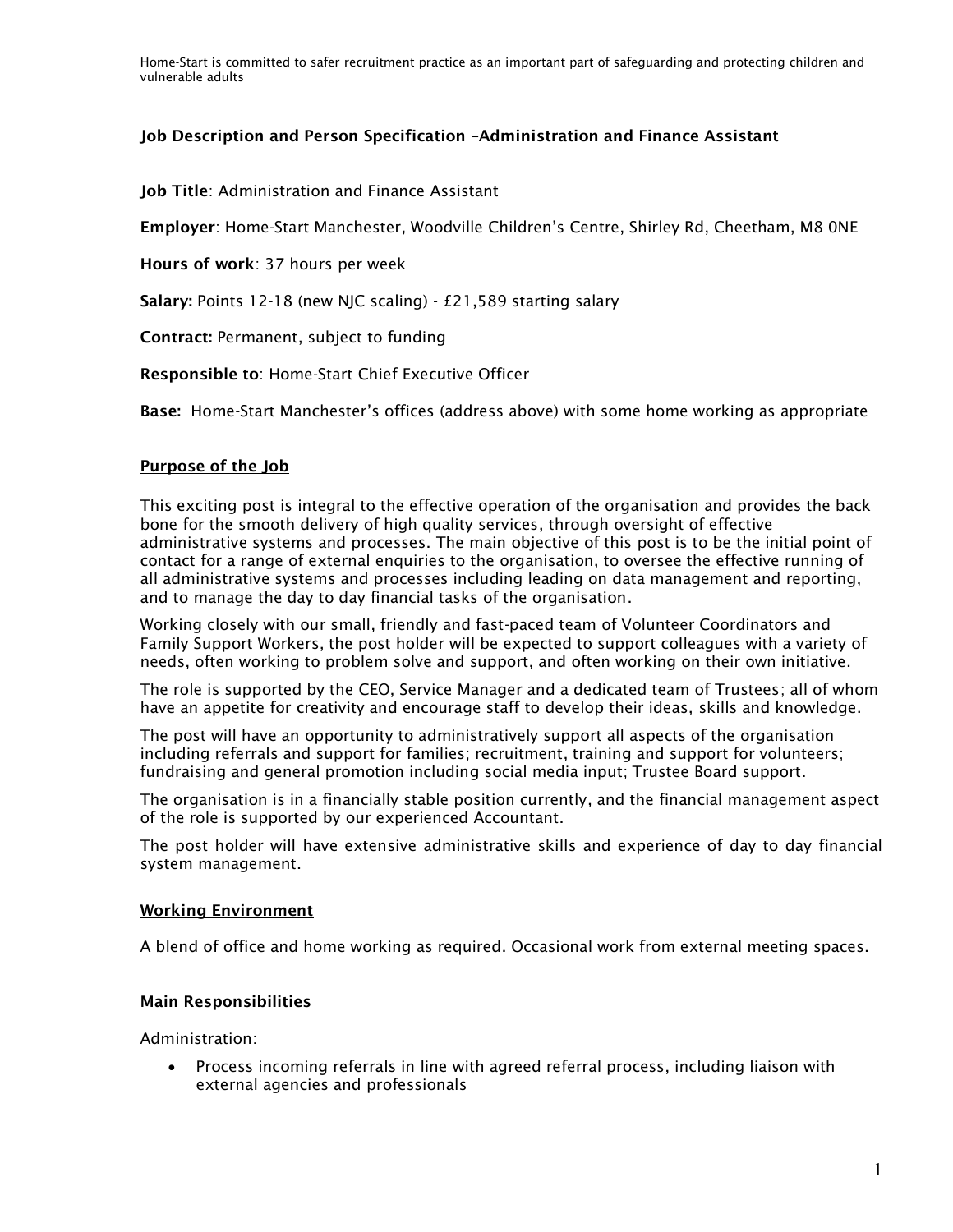- Oversee the effective use of a client management system by the team, including providing additional training and support, and regular auditing; data input and collation.
- Collate data and create reports for the CEO, Service Manager and individual project leads as requested in a line with funder reporting schedule.
- Manage all social media platforms and upload content in line with the Marketing implementation plan to raise the organisation's profile.
- Update the website as required.
- Support Coordinators with volunteer recruitment, taking forward volunteer enquiries and ensuring all recruitment, selection and training administrative processes are in place
- Oversee the timely renewal of DBSs for staff and trustees, and remind Coordinators when volunteer DBSs are due for renewal
- Using a variety of methods as instructed, gather feedback from families, volunteers and referrers and feedback collated results to the Service Manager
- Manage family and volunteer records on referral and closure, ensuring records are destroyed in line with policy
- Maintain office supplies and stationery, and items for families as instructed
- Monitor Admin e-mail account and office landline, and pass enquiries on as appropriate
- Trustee Minute Taking (quarterly evening meetings and occasional away days)
- Oversee Staff and Trustee policy and paperwork renewal, and administratively support new starters with reference requests and induction paperwork
- Coordinate Policy review for Trustee meetings in line with the schedule
- Ad hoc practical office management tasks including processes post, Recycling Collection and office equipment servicing

Finance:

Finance Systems: managing and maintaining accounts on QuickBooks accounting software, including posting all creditors and debtors, invoices and payments, allocation against budget lines and allocation to specific funders.

Management Accounts: Production and presentation of quarterly reports for the finance subcommittee and then the Board of Trustees, alongside clear narrative and explanations with variations to budgets, supported by the CEO.

Financial Procedures and Controls: Ensure compliance with all financial procedures as per the Financial Management policy.

Bank Accounts: Management of the organisation's bank accounts and credit/debit cards, including monthly bank transfer payments and bank reconciliations on a monthly basis.

Payroll: Operation of monthly payroll in liaison with payroll provider and including management of the company pension scheme (currently with NEST) and staff expense claims.

Gift Aid: Completing the gift aid claim process, ensuring accurate claims are submitted reflecting all current legislation and monies recovered in a timely manner.

Annual Accounts: In collaboration with the CEO, preparation of accounts for examination, and management of the annual accounts process by our external accountants.

Invoicing: Manage creditors via invoicing schedule and reminders.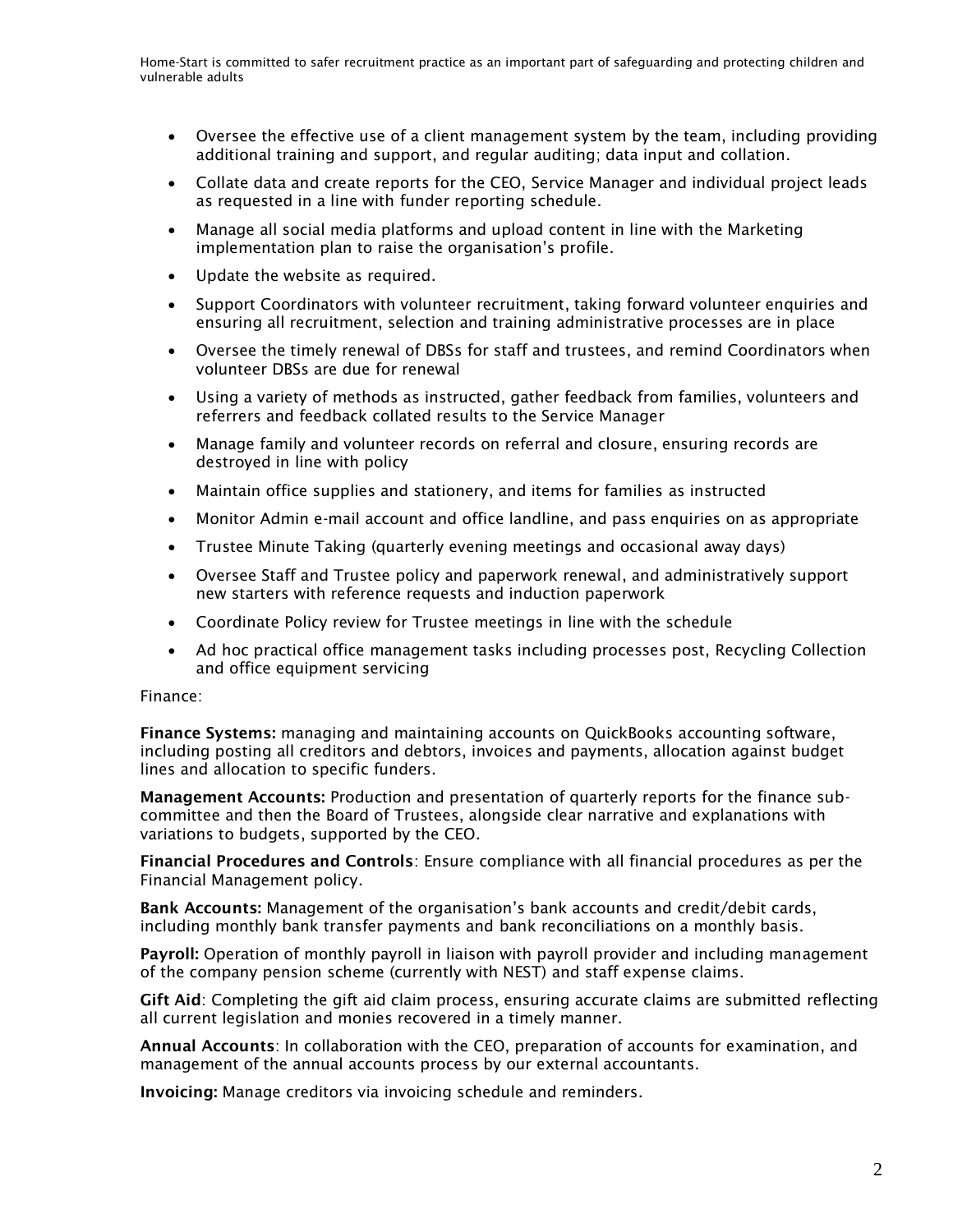Home-Start is committed to safer recruitment practice as an important part of safeguarding and protecting children and vulnerable adults

## Supporting the work of Home-Start

- Contribute to the effective day to day operation of Home-Start in accordance with the Home-Start Memorandum & Articles of Association, Home-Start, Standards & Methods of Practice, Home-Start Agreement and Quality Assurance Standards.
- Undertake work as delegated by the CEO to support the strategic management, development and future funding of Home-Start.
- Contribute to the overall quality and reputation of the scheme, including involvement in process review, highlighting any issues with practice and being involved in QA processes

### Financial & Physical Responsibilities

- The post holder has a personal duty of care in relation to the use of and storage of equipment and resources, including laptop and mobile phone.
- To ensure that the environment for home working is clean, safe and appropriate.
- To use computers for data collection, report writing and audit purposes.

### Information Resources

- To maintain high standards of record keeping including electronic data entry recording, and letter writing.
- Undertake audits and evaluations of the service.

The post holder may be required to undertake any other duties that fall within the nature of the role and responsibilities of the post as detailed above.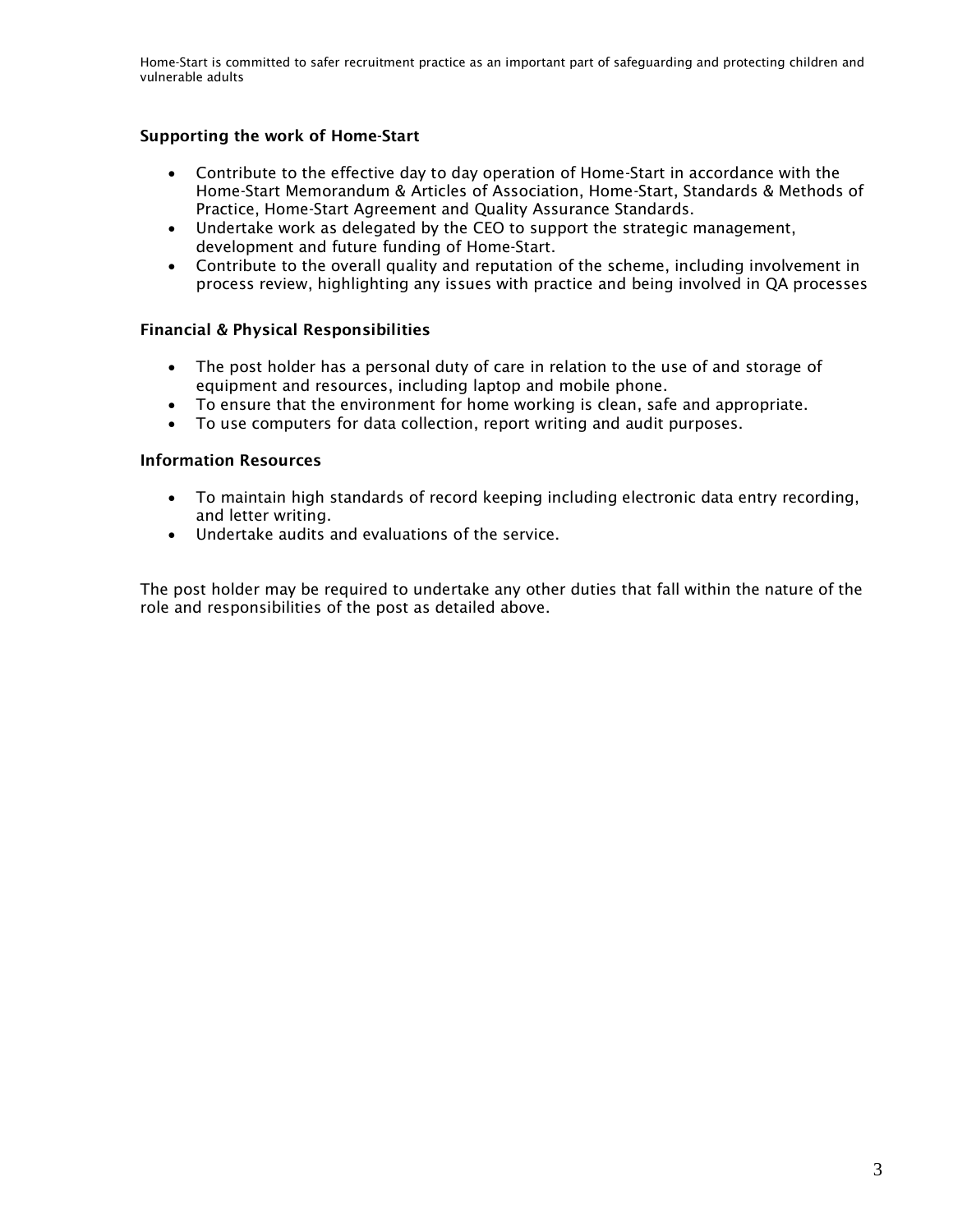Home-Start is committed to safer recruitment practice as an important part of safeguarding and protecting children and vulnerable adults

# Person Specification

Essential and desirable skills, abilities, experience, knowledge and special requirements for the post of Home-Start secretary/administrative assistant.

|                                                                                                | <b>Method of assessment</b> |
|------------------------------------------------------------------------------------------------|-----------------------------|
| <b>ESSENTIAL</b>                                                                               | A - application             |
|                                                                                                | I - interview               |
| <b>Education and qualifications</b>                                                            |                             |
|                                                                                                |                             |
| Good standard of education (GCSE, NVQ level 3 or equivalent)                                   | A                           |
| Relevant secretarial/IT/accountancy related training                                           | A                           |
| <b>Employment History</b>                                                                      |                             |
| Relevant previous or current employment                                                        | A and I                     |
| Managing the scheme (Admin)                                                                    |                             |
| Secretarial skills and experience, including typing and word processing                        | A                           |
| Proficient use of Microsoft Office, Outlook, Teams and Zoom                                    | A                           |
| High standards of practice and presentation at work                                            | A                           |
| Extensive experience of administrative work                                                    | A and I                     |
| Minute taking experience                                                                       | A                           |
| Effective verbal and written communication skills                                              | A and I                     |
| Ability to prioritise tasks in a fast paced environment                                        | A and I                     |
| <b>Managing the scheme (Finance)</b>                                                           |                             |
| Knowledge and experience of budget monitoring and financial reporting                          | A and I                     |
| Considerable experience in the use of accounts software                                        | A and I                     |
| Ability to read and interpret financial statements                                             | A                           |
| Knowledge and experience of payroll                                                            | A                           |
| Knowledge and experience of book-keeping                                                       | A                           |
| <b>Working with others</b>                                                                     |                             |
| Experience of managing and supporting a team to implement systems and<br>processes effectively | A and I                     |